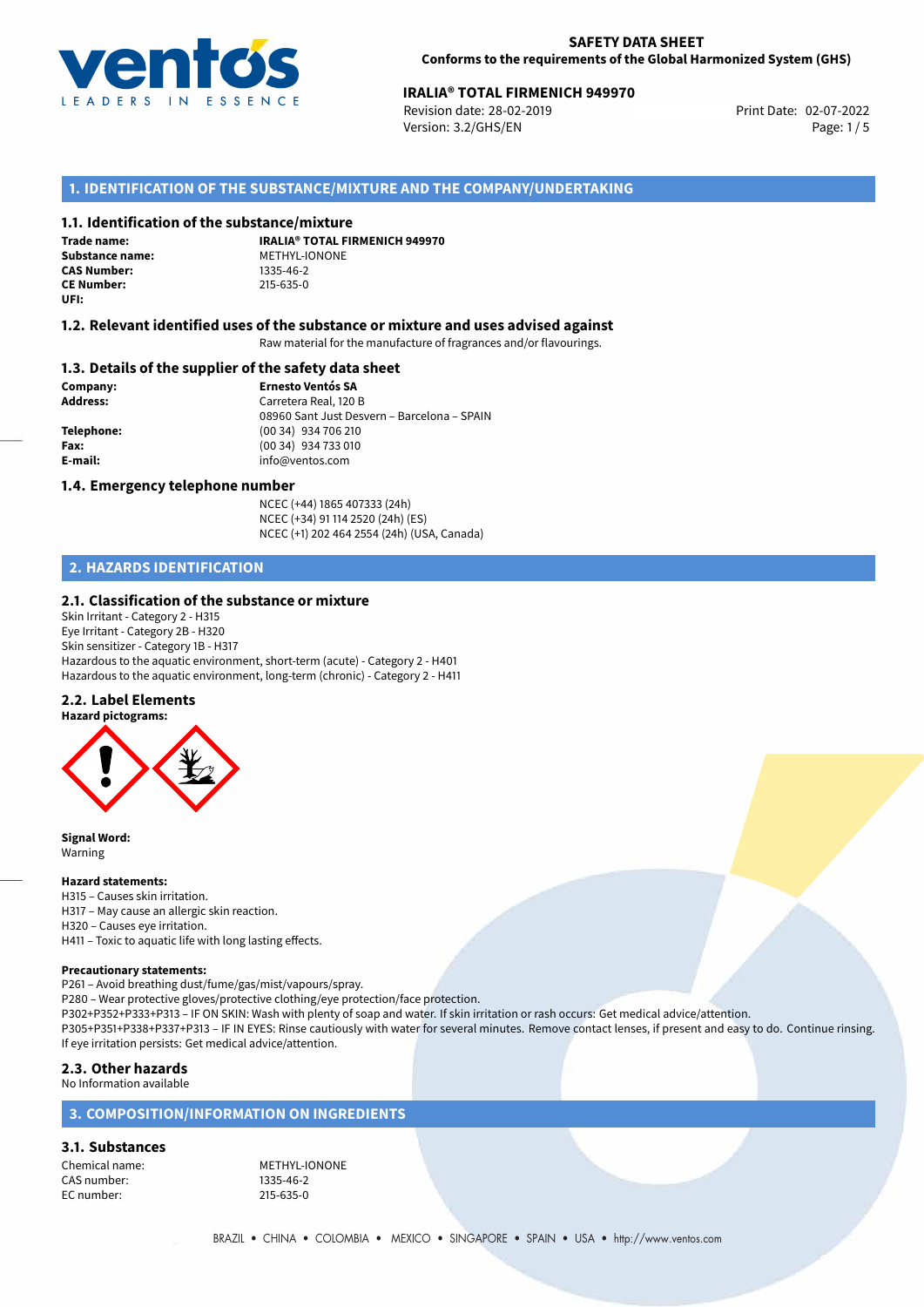

## **SAFETY DATA SHEET Conforms to the requirements of the Global Harmonized System (GHS)**

# **IRALIA® TOTAL FIRMENICH 949970**<br>
Revision date: 28-02-2019<br> **Print Date: 02-07-2022**

Revision date: 28-02-2019 Version: 3.2/GHS/EN Page: 2 / 5

#### **Hazardous constituents:**

| <b>Chemical Name</b>        | % (w/w)        | <b>CAS No</b><br><b>EC No</b> | <b>Classification according to GHS</b>                                                                                                                                                                                                     |
|-----------------------------|----------------|-------------------------------|--------------------------------------------------------------------------------------------------------------------------------------------------------------------------------------------------------------------------------------------|
| ALPHA-N-METHYL IONONE       | $>$ 25; $<$ 50 | 127-42-4<br>204-842-1         | Skin Irritant - Category 2 - H315<br>Eye Irritant - Category 2B - H320<br>Hazardous to the aquatic environment, short-term (acute) - Category 2 - H401<br>Hazardous to the aquatic environment, long-term (chronic) - Category 2 - H411    |
| ALPHA-ISOMETHYL IONONE      | $>$ 25; $<$ 50 | $127 - 51 - 5$<br>204-846-3   | Skin Irritant - Category 3 - H316<br>Skin sensitizer - Category 1B - H317<br>Hazardous to the aquatic environment, short-term (acute) - Category 2 - H401<br>Hazardous to the aquatic environment, long-term (chronic) - Category 2 - H411 |
| <b>BETA-N-METHYL IONONE</b> | $>10$ ; $<$ 25 | 127-43-5<br>204-843-7         | Skin Irritant - Category 2 - H315<br>Skin sensitizer - Category 1B - H317<br>Hazardous to the aquatic environment, short-term (acute) - Category 2 - H401<br>Hazardous to the aquatic environment, long-term (chronic) - Category 2 - H411 |

[See the full text of the hazard statements in section 16.](#page-4-0)

# **3.2. Mixtures**

Not applicable.

# **4. FIRST-AID MEASURES**

# **4.1. Description of necessary first aid measures**

| Ingestion:    | Rinse mouth with water.<br>Obtain medical advice.<br>Keep at rest. Do not induce vomiting.                                                           |
|---------------|------------------------------------------------------------------------------------------------------------------------------------------------------|
| Eye contact:  | In case of contact with eyes, rinse immediately with plenty of water for at least 15 minutes and seek medical advice.                                |
| Inhalation:   | Remove person to fresh air and keep at rest.<br>Seek immediate medical advice.                                                                       |
| Skin contact: | Take off immediately all contaminated clothing.<br>Thoroughly wash affected skin with soap and water.<br>Seek medical attention if symptoms persist. |

# **4.2. Most important symptoms and effects, both acute and delayed**

No information available.

#### **4.3. Indication of any immediate medical attention and special treatment needed** No information available.

# **5. FIRE-FIGHTING MEASURES**

# **5.1. Extinguishing Media**

Water spray, carbon dioxide, dry chemical powder or appropriate foam. For safety reasons do not use full water jet.

# **5.2. Special hazards arising from the substance or mixture**

Known or Anticipated Hazardous Products of Combustion: Emits toxic fumes under fire conditions.

## **5.3. Advice for firefighters**

High temperatures can lead to high pressures inside closed containers. Avoid inhalation of vapors that are created. Use appropriate respiratory protection. Do not allow spillage of fire to be poured into drains or watercourses. Wear self-contained breathing apparatus and protective clothing.

# **6. ACCIDENTAL RELEASE MEASURES**

# **6.1. Personal precautions, protective equipment and emergency procedures**

Evacuate surronding areas. Ensure adequate ventilation. Keep unnecessary and unprotected personnel from entering. Do not breathe vapor/spray. Avoid contact with skin and eyes. Information regarding personal protective measures: see section 8.

#### **6.2. Environmental precautions**

To avoid possible contamination of the environment, do not discharge into any drains, surface waters or groundwaters.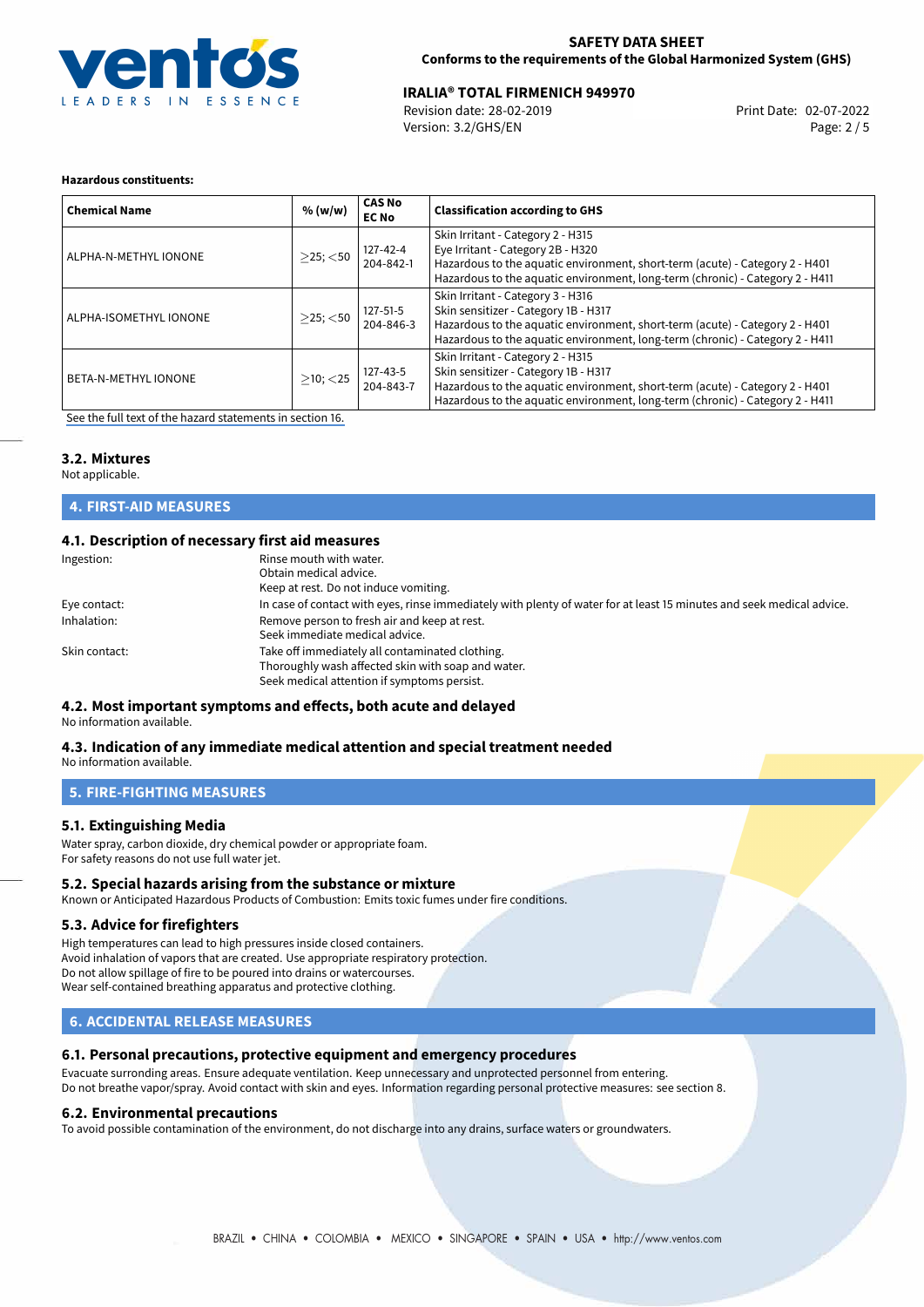

# **IRALIA® TOTAL FIRMENICH 949970**<br>
Revision date: 28-02-2019<br> **Print Date: 02-07-2022**

Revision date: 28-02-2019 Version: 3.2/GHS/EN Page: 3 / 5

# **6.3. Methods and materials for containment and cleaning up**

Cover with an inert, inorganic, non-combustible absorbent material (e.g. dry-lime, sand, soda ash). Place in covered containers using non-sparking tools and transport outdoors. Avoid open flames or sources of ignition (e.g. pilot lights on gas hot water heater). Ventilate area and wash spill site after material pickup is complete.

#### **6.4. Reference to other sections**

Information regarding exposure controls, personal protection and disposal considerations can be found in sections 8 and 13.

#### **7. HANDLING AND STORAGE**

### **7.1. Precautions for safe handling**

Do not store or handle this material near food or drinking water. Do not smoke. Avoid contact with the eyes, skin and clothing. Wear protective clothing and use glasses. Observe the rules of safety and hygiene at work. Keep in the original container or an alternative made from a compatible material.

# **7.2. Conditions for safe storage, including any incompatibilities**

Store in tightly closed and preferably full containers in a cool, dry and ventilated area, protected from light. Keep away from sources of ignition (e.g. hot surfaces, sparks, flame and static discharges). Keep away from incompatible materials (see section 10).

#### **7.3. Specific end use(s)**

No information available.

# **8. EXPOSURE CONTROLS AND PERSONAL PROTECTION**

### **8.1. Control parameters**

Components with occupational exposure limits: None known.

#### **8.2. Exposure controls**

Measures should be taken to prevent materials from being splashed into the body. Provide adequate ventilation, according to the conditions of use. Use a mechanical exhaust if required.

#### **8.3. Individual protection measures, such as personal protective equipment**

| Eye/Face protection:             | Chemical safety goggles are recommended. Wash contaminated goggles before reuse.                                                            |  |  |  |
|----------------------------------|---------------------------------------------------------------------------------------------------------------------------------------------|--|--|--|
| Hand Protection:                 | Chemical-resistant gloves are recommended. Wash contaminated gloves before reuse.                                                           |  |  |  |
| Body protection:                 | Personal protective equipment for the body should be selected based on the task being performed and the risks<br>involved.                  |  |  |  |
| Respiratory Protection:          | In case of insufficient ventilation, use suitable respiratory equipment.                                                                    |  |  |  |
| Environmental exposure controls: | Emissions from ventilation or process equipment should be checked to ensure they comply with environmental<br>protection legislation.       |  |  |  |
|                                  | In some cases, filters or engineering modifications to the process equipment will be necessary to reduce emissions to<br>acceptable levels. |  |  |  |

## **9. PHYSICAL AND CHEMICAL PROPERTIES**

#### **9.1. Information on basic physical and chemical properties**

| Appearance:                         | Liguid                    |
|-------------------------------------|---------------------------|
| Colour:                             | Conforms to standard      |
| Odour:                              | Conforms to standard      |
| Odour theshold:                     | Not determined            |
| pH:                                 | Not determined            |
| Melting point/freezing point:       | Not determined            |
| Boling point/boiling range $(°C)$ : | Not determined            |
| Flash point:                        | 110 $\degree$ C           |
| Evaporation rate:                   | Not determined            |
| Flammability:                       | Not determined            |
| Lower flammability/Explosive limit: | Not determined            |
| Upper flammability/Explosive limit: | Not determined            |
| Vapour pressure:                    | Not determined            |
| Vapour Density:                     | Not determined            |
| Density:                            | 0,927 - 0,933 g/mL (20°C) |
| Relative density:                   | $0,927 - 0,933$ (20°C)    |
| Water solubility:                   | <b>INSOLUBLE IN WATER</b> |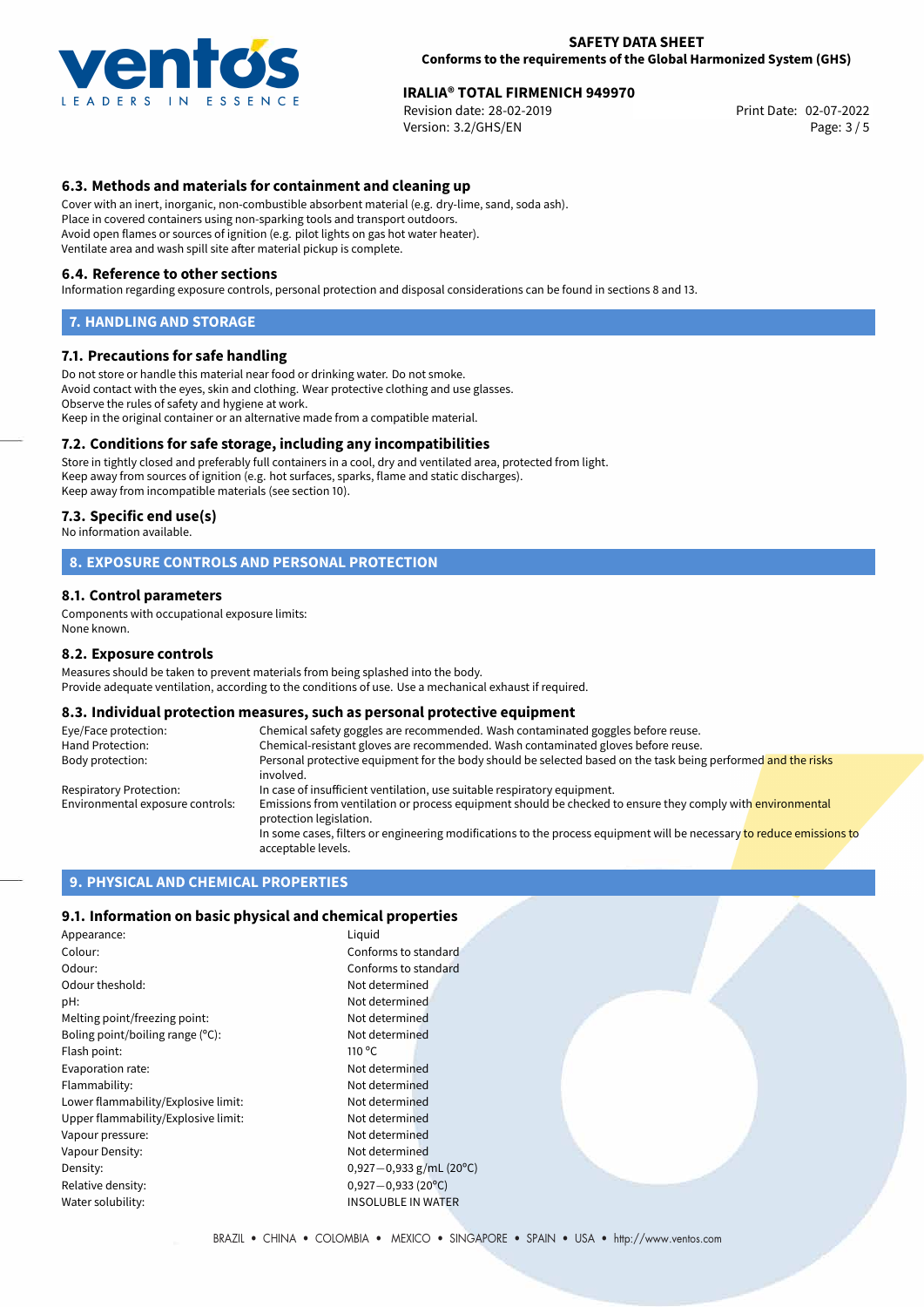

# **IRALIA® TOTAL FIRMENICH 949970**<br>
Revision date: 28-02-2019<br> **Print Date: 02-07-2022**

Revision date: 28-02-2019 Version: 3.2/GHS/EN Page: 4 / 5

- Solubility in other solvents: SOLUBLE IN ETHANOL Partition coefficient n-octanol/water: Not determined Auto-ignition temperature: Not determined Decomposition temperature: Not determined Viscosity, dynamic: Not determined Viscosity, kinematic: Not determined Explosive properties: Not determined Oxidising properties: NONE EXPECTED
	-

# **10. STABILITY AND REACTIVITY**

### **10.1. Reactivity**

No hazardous reactions if stored and handled as prescribed/indicated.

#### **10.2. Chemical stability**

The product is stable if stored and handled as prescribed/indicated.

#### **10.3. Possibility of hazardous reactions**

No hazardous reactions if stored and handled as prescribed/indicated.

#### **10.4. Conditions to Avoid**

Conditions to Avoid: Excessive heat, flame or other ignition sources.

### **10.5. Incompatible materials**

Avoid contact with strong acids and bases and oxidizing agents.

#### **10.6. Hazardous decomposition products**

During combustion may form carbon monoxide and unidentified organic compounds.

# **11. TOXICOLOGICAL INFORMATION**

| <b>Acute toxicity</b>             | Based on the data available, the criteria for classification are not met. |  |
|-----------------------------------|---------------------------------------------------------------------------|--|
| Skin corrosion/irritation         | Causes skin irritation.                                                   |  |
| Serious eye damage/irritation     | Causes eye irritation.                                                    |  |
| Respiratory or skin sensitisation | May cause an allergic skin reaction.                                      |  |
| Germ cell mutagenicity            | Based on the data available, the criteria for classification are not met. |  |
| Carcinogenicity                   | Based on the data available, the criteria for classification are not met. |  |
| <b>Reproductive toxicity</b>      | Based on the data available, the criteria for classification are not met. |  |
| <b>STOT-single exposure</b>       | Based on the data available, the criteria for classification are not met. |  |
| <b>STOT-repeated exposure</b>     | Based on the data available, the criteria for classification are not met. |  |
| <b>Aspiration hazard</b>          | Based on the data available, the criteria for classification are not met. |  |

# **12. ECOLOGICAL INFORMATION**

### **12.1. Toxicity**

**Assessment:** Toxic to aquatic life with long lasting effects. **Experimental/calculated data:** No information available.

**12.2. Degradability**

Biodegradation : Readily biodegradable.

#### **12.3. Bioaccumulative potential** No information available.

# **12.4. Soil mobility**

No information available.

# **12.5. Other adverse effects**

See also sections 6, 7, 13 and 15 Do not allow to get into waste water or waterways.